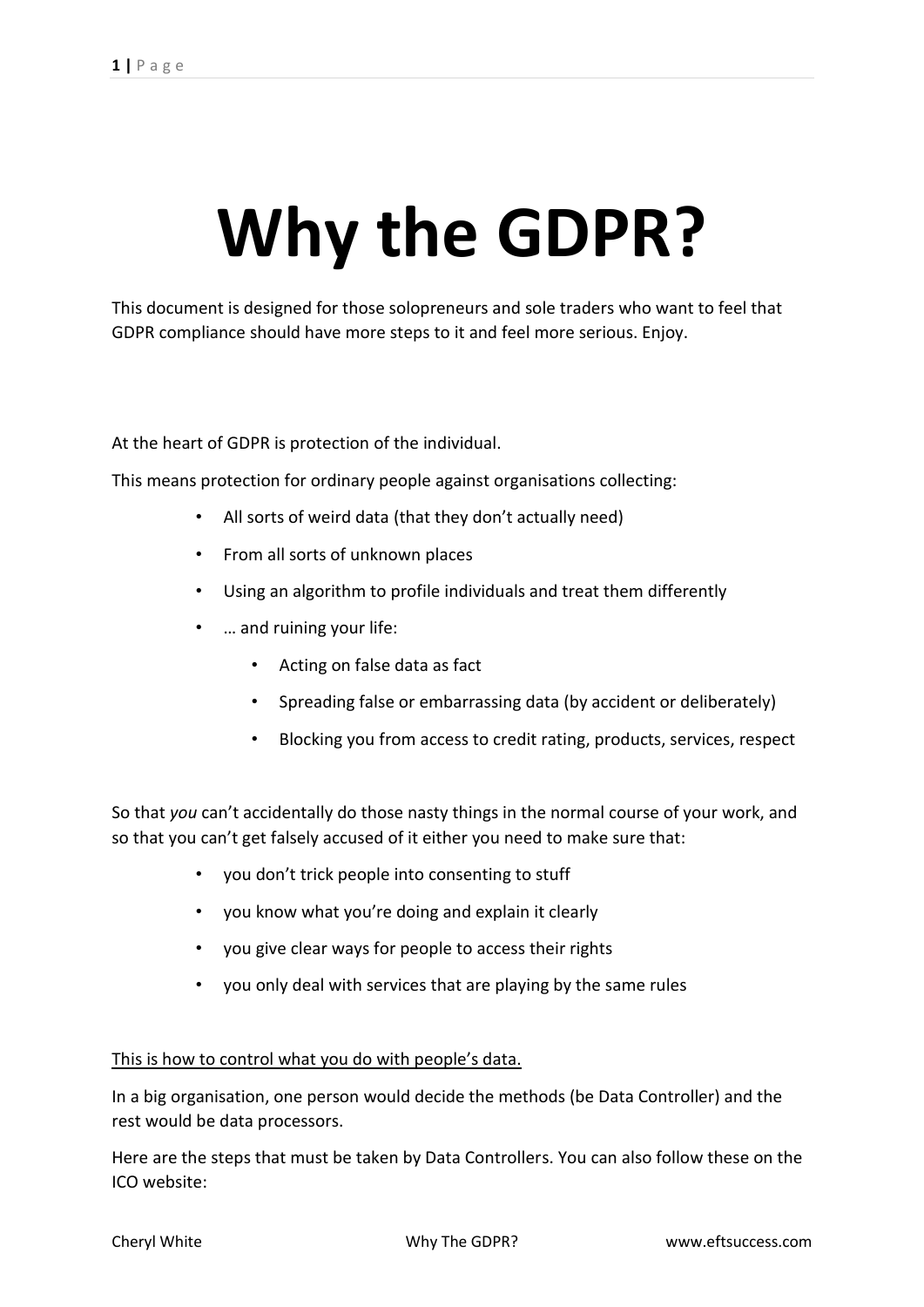# 1. Be lawful fair and transparent

*Don't just do it right, put it in print so people can see you do it right*

#### 2. Look after the rights of the individual

*Give clear and simple ways to contact you, have a real choice, object, change details etc*

#### 3. Be accountable and responsible

*Have a data protection policy – a list of how you keep people's data safe*

4. Keep things secure

*Have a plan B – know what your weak points are and what to do if there is a problem*

In this document these four simple elements are colour coded for fast scrolling. The following overviews of each element are followed by more in-depth explanations of how to achieve the goals they contain.

For more detail or specific questions, please join us in our closed **[Facebook Group](https://www.facebook.com/groups/457816977988455/)**

#### **To be lawful fair and transparent :**

- 1. Know what personal data flows through your business, and how
- 2. Know your legal reasons/rights for each type of data
- 3. Register with ICO

Points 1 and 2 will both end up as part of your **privacy policy** which must be on your website and on any formal documents you send to clients.

Really you should have a privacy policy already. GDPR just adds bits to it. We will give you a fill-in-the-blanks practitioner privacy policy to edit, but first there is some information you need to get in one place.

#### **To look after the rights of the individual:**

It depends on your legal reasons whether these all always count:

- Right to know what data you collect, why and where it goes
- Right to understand  $-e.g.$  explain to children in their terms
- Right to access what you hold on them
- Right to make corrections & completions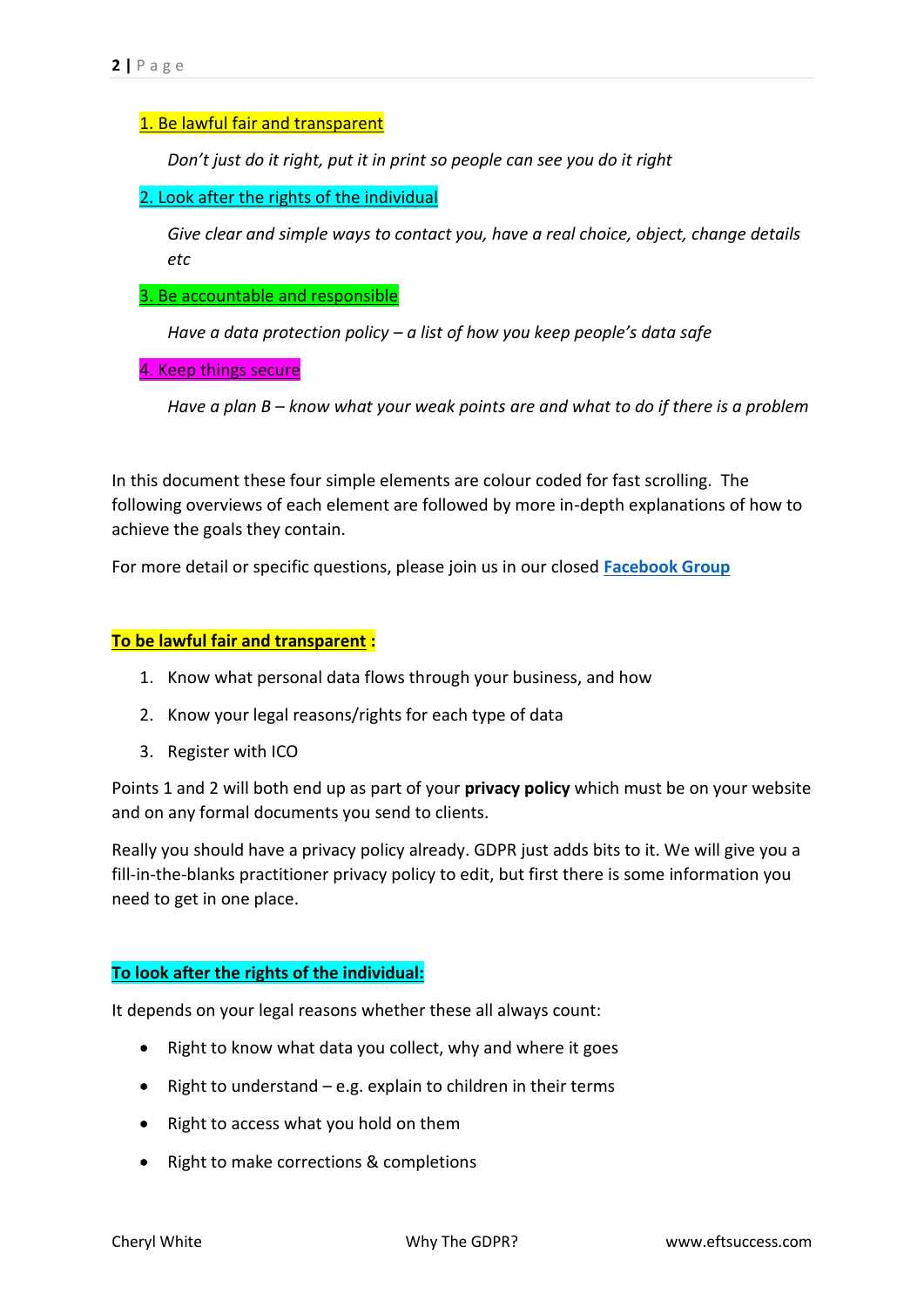- Right to be forgotten / erased from file
- Right to restrict processing ('keep it but don't use it')
- Right to data portability (e.g. taking their case notes to a new therapist)
- Right to object especially to being on a mailing/marketing list
- Right to speak to a human being (and not be profiled by a robot)

# **To be accountable and responsible:**

- Accountability for yourself / your staff have a data protection policy
- Contracts with any processors (other people or businesses) so that they are legally responsible
- Watch out for information risks keep a log, take counter steps
- List how you protect data e.g. virus checker, locked cabinet
- Protection assess the impact before using any new system or software

# **Keep things secure:**

- Security for yourself / your staff have an information security policy what you store where, why, and what to do if it goes wrong
- Damage limitation know whether, when and why to report a data breach or loss of data
- International safety make sure your US / non-EU processors comply with the law

te de la decembre de la decembre de la decembre de la decembre de la decembre de la decembre de la decembre de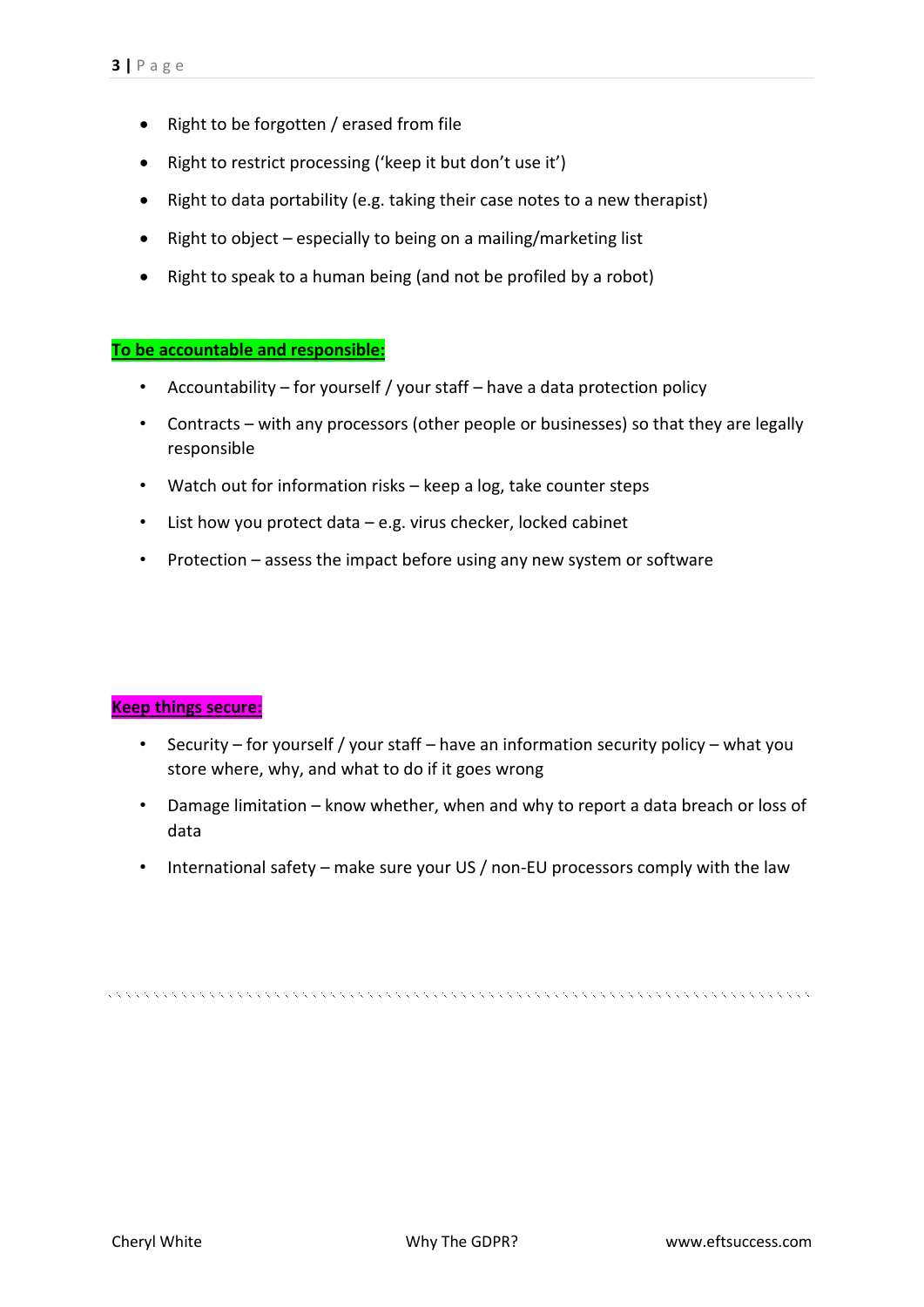# **Lawful, Fair and Transparent**

#### Knowing what personal data flows through your business:

A way to know what information flows through is to do an information audit

You can do this like a list or a graphic or a mindmap. It might help to think of it as getting clear on all the client funnels you have.

The very first time you get someone's name and email, or name and expression of interest, where does that come from? By phone? By email? Through a sign-up button? It could be many ways. Where do you store it?

How do you fill and keep your intake form? Your case notes?

#### Legal reasons:

- Consent: the client said yes.
- Contract: working together or providing/receiving a service
- Legal obligation: the processing is necessary for you to comply with the law (not including contractual obligations).
- Vital interests: to protect someone's life.
- Public task: the processing is necessary for you to perform a task in the public interest or for your official functions, with a clear basis in law.
- Legitimate interests: yours or those of a third party e.g. making sure you get paid, seeing what marketing works best (unless the client's legitimate interests are bigger)

#### Consent for adults:

- Keep your consent requests prominent not on the terms and conditions.
- Use positive opt-in such as unticked opt-in boxes no joining by accident.
- Avoid making consent a precondition of service. No more "purchasing our service means you agree to receive our newsletter too"
- Allow clients to consent separately to different purposes and types of processing wherever appropriate.
- Name your business and any specific third parties who will rely on this consent so they know what they are signing up for.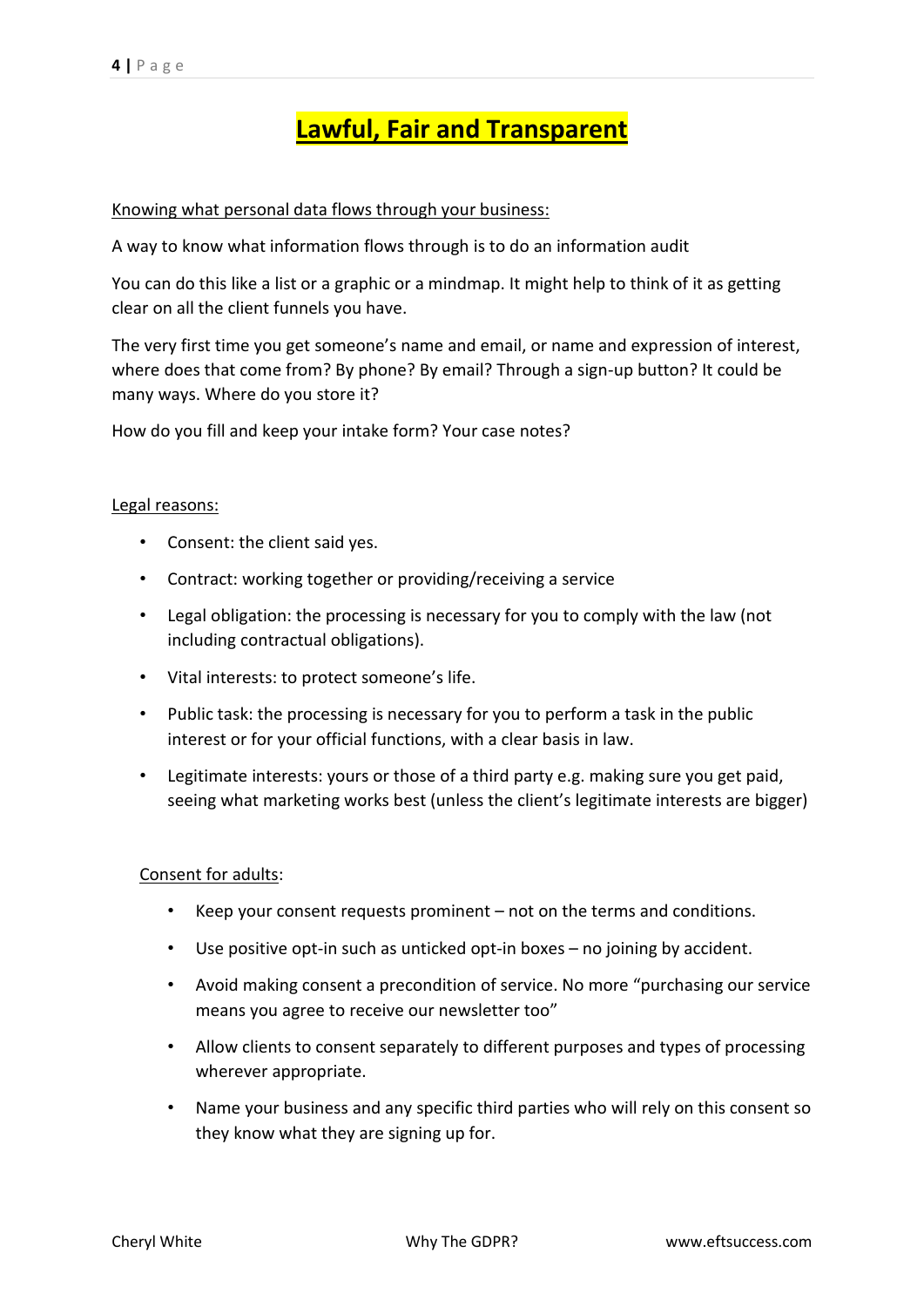- Keep records of what an individual has consented to, including what you told them, and when and how they consented.
- Tell individuals they can withdraw consent at any time and how to do this.
- Have systems to record and manage ongoing consent

#### Consent for kids:

Offering online services directly to children:

- Only kids over 13 can give their own consent
- Make sure everyone trying to give consent is really over 13
- For children under 13 you need to get consent from whoever holds parental responsibility for the child - unless the online services you offer are for preventive or counselling purposes.
- Make sure the person giving consent does have parental responsibility

#### Legitimate interests:

- E.g. marketing, increasing sales, improving systems and services.
- Needs a three part test:
	- **Purpose test** is there a legitimate interest behind the processing?
	- **Necessity test** is the processing necessary for that purpose?
	- **Balancing test** is the legitimate interest overridden by the individual's interests, rights or freedoms?
- Balance the individual's rights or freedoms e.g. children's rights make sure you are not treading on these
- Example of overstepping the mark: Target marketing personal problems on social media and 'outing' sufferers.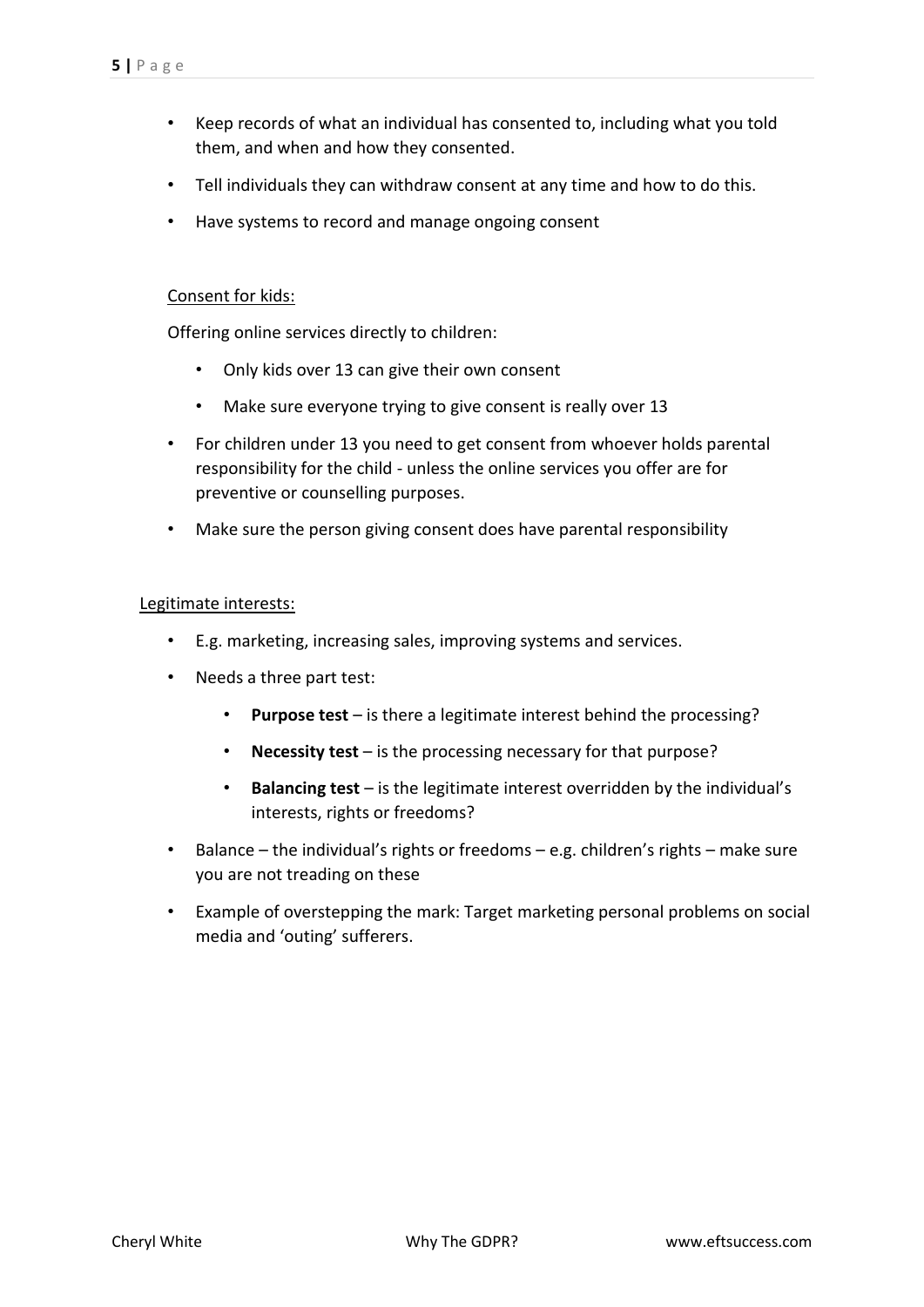# **Rights of the individual:**

Recap: It depends on your legal reasons whether these all always count:

- Right to know what data you collect, why and where it goes
- Right to understand e.g. explain to children in their terms
- Right to access what you hold on them
- Right to make corrections & completions
- Right to be forgotten / erased from file
- Right to restrict processing ('keep it but don't use it')
- Right to data portability (e.g. taking their case notes to a new therapist)
- Right to object especially to being on a mailing/marketing list
- Right to speak to a human being (and not be profiled by a robot)

#### Right to know what data you collect:

You should publish this privacy information on your website and within any forms or letters you send to individuals:

- The name and contact details of your organization, & your representative (if applicable). Contact details of your data protection officer (if applicable).
- The purposes of the processing and the lawful basis for the processing.
- The legitimate interests for the processing (if applicable).
- The categories of personal data obtained (if not obtained from the individual it relates to).
- The recipients or categories of recipients of the personal data. including details of transfers of the personal data to any third countries or international organisations.
- The retention periods for the personal data.
- The rights available to individuals in respect of the processing including the right to withdraw consent (if applicable) and the right to lodge a complaint with a supervisory authority, e.g. your association or insurers.
- The source of any personal data not obtained from the individual it relates to.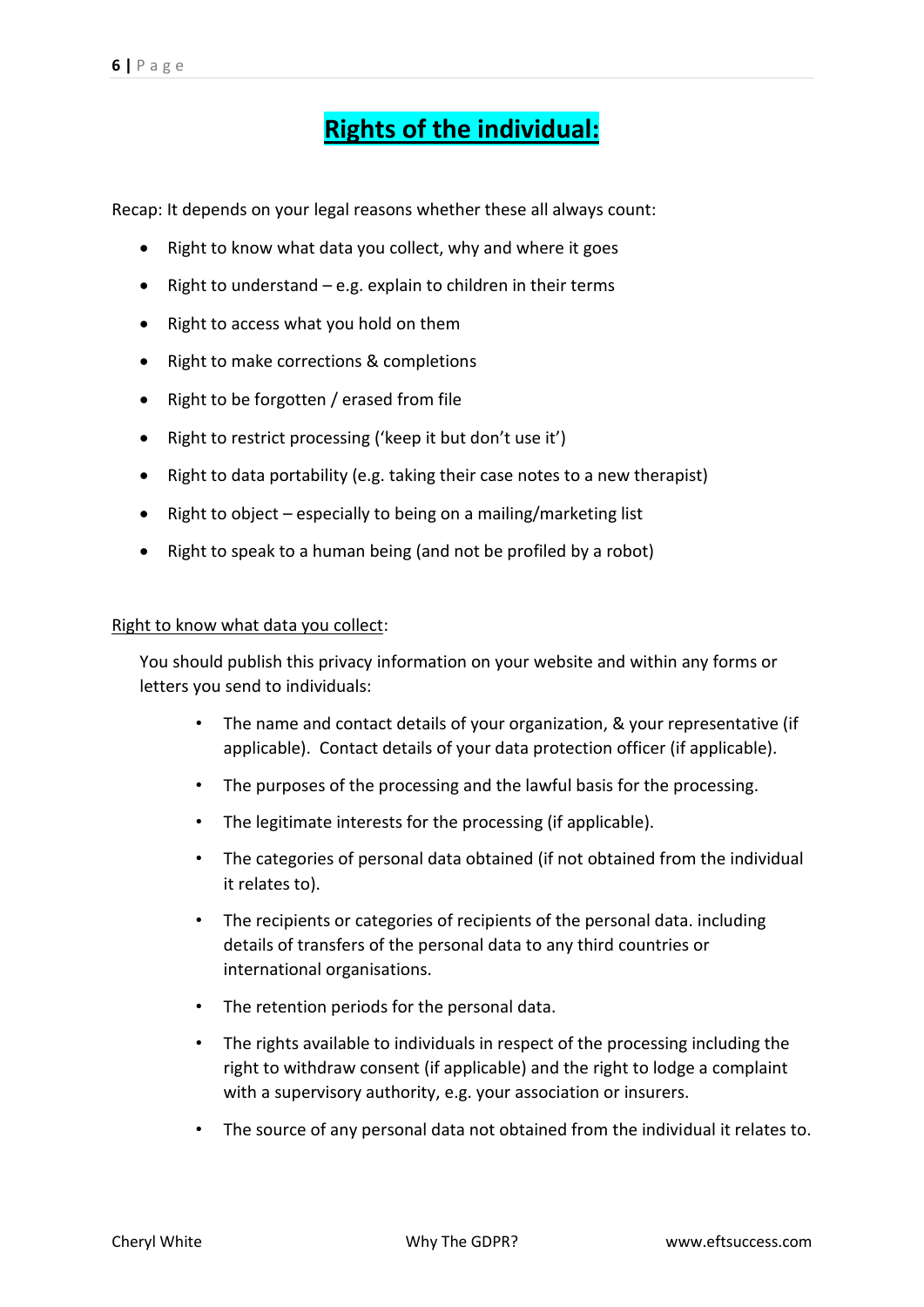- The details of whether individuals are under a statutory or contractual obligation to provide the personal data (if applicable, and if the personal data is collected from the individual it relates to).
- The details of the existence of automated decision-making, including profiling (if applicable).

# When to give this info:

Provide individuals with privacy information **at the time** you collect their personal data from them.

If you obtain personal data from a source other than the individual, provide them with privacy information:

- within a reasonable of period of obtaining the personal data and no later than one month;
- If you plan to communicate with the individual, then at the latest, when the first communication takes place; or
- If you plan to disclose the data to someone else, at the latest, when the data is disclosed.

# Right to understand:

Avoid legalese when dealing with children. They have a right to understand the privacy information, age restrictions etc, even if they are getting permission from their parents.

Keep it simple, clear and plain English but explain everything as you would for an adult privacy policy.

#### Right to access:

Individuals have the right to obtain:

- confirmation that you are processing their data;
- access to their personal data; and
- other supplementary information

This largely corresponds to the information that you should provide in a privacy notice.

There are rules that apply to how fast you answer, how you answer and whether you charge a fee and these are covered in the template privacy policy which I have created for you.

# Rights to make corrections: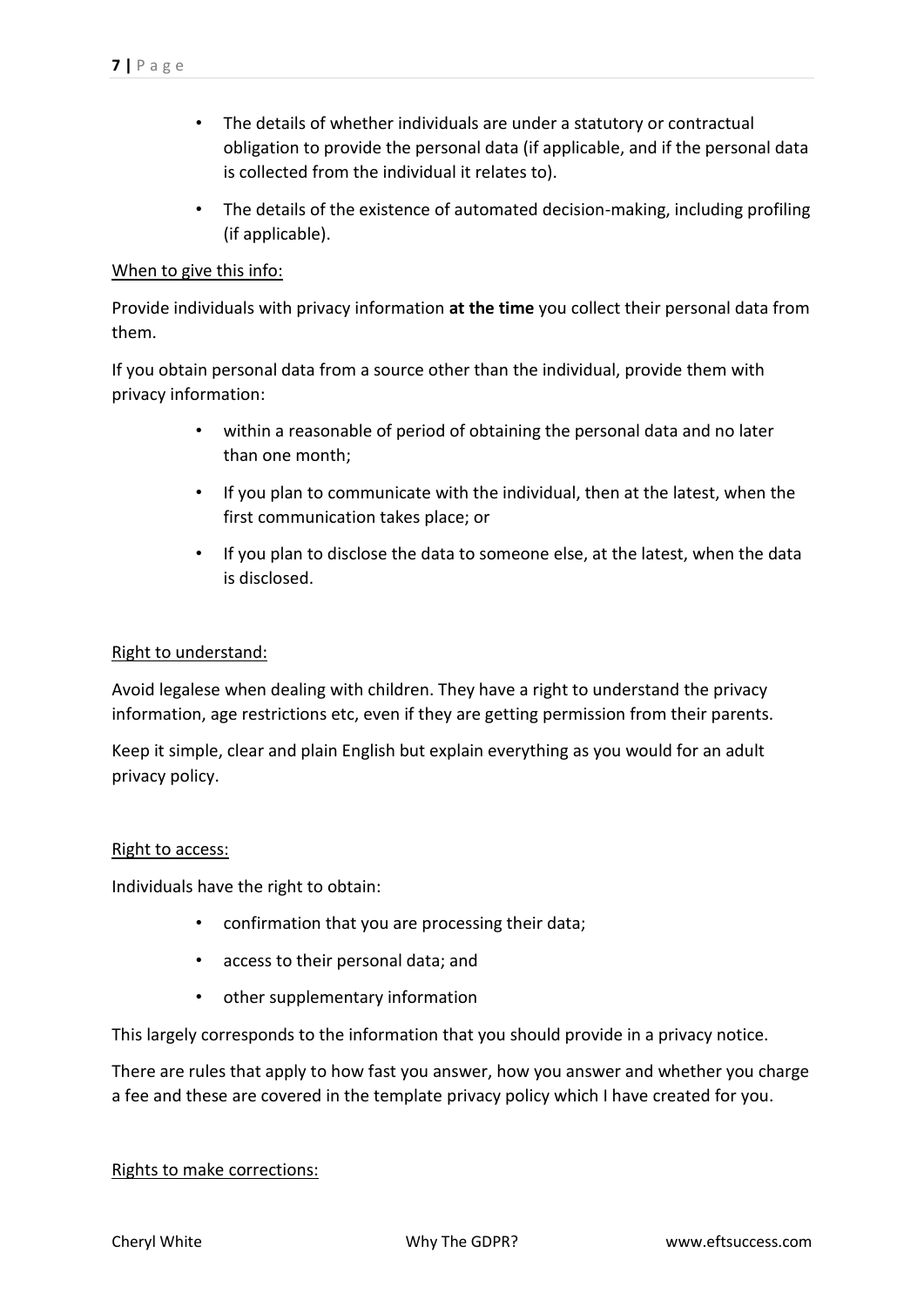- You must think of, and preferably write out, the methods you will use to make sure the info you hold on your clients remains up to date. We all forget which way we said we'd do something and its useful both as a memo and to prove you are on the ball if there is ever a complaint.
- Clients have the right to insist on updates, completions and corrections.
- The same rules about speed etc apply as before

#### Right to be forgotten:

- Make sure you have a set process for deleting client info when it is no longer required or when consent is withdrawn or the individual has asked you to erase it.
	- Examples invoice and payment details after the six years for accounting purposes, personal details after the six years for case notes, name and email immediately from any marketing email list.
	- If you retain someone's contact and purchase details as a bad debtor, in order to keep a list of clients that you would not re-engage and for no other purpose, this would be a legitimate interest where the client may have no right to be forgotten. If you are sharing that negative information with other business, then the client would have a case.

Individuals have the right to be forgotten and can request the erasure of personal data when:

- no longer necessary for the original purpose you collected/ processed it for
- they withdraw consent;
- you rely on legitimate interests as a reason, they object and you have no overriding legitimate interest to continue
- you are using the data for direct marketing and the individual objects
- it was unlawfully processed (ie otherwise in breach of the GDPR)
- it has to be erased in order to comply with a legal obligation; or
- it is processed for information society services to a child.

(Rules apply as before)

#### Right to restrict processing:

When processing is restricted, you can store the personal data, just not process it. You can keep just enough information to make sure the restriction is respected in the future.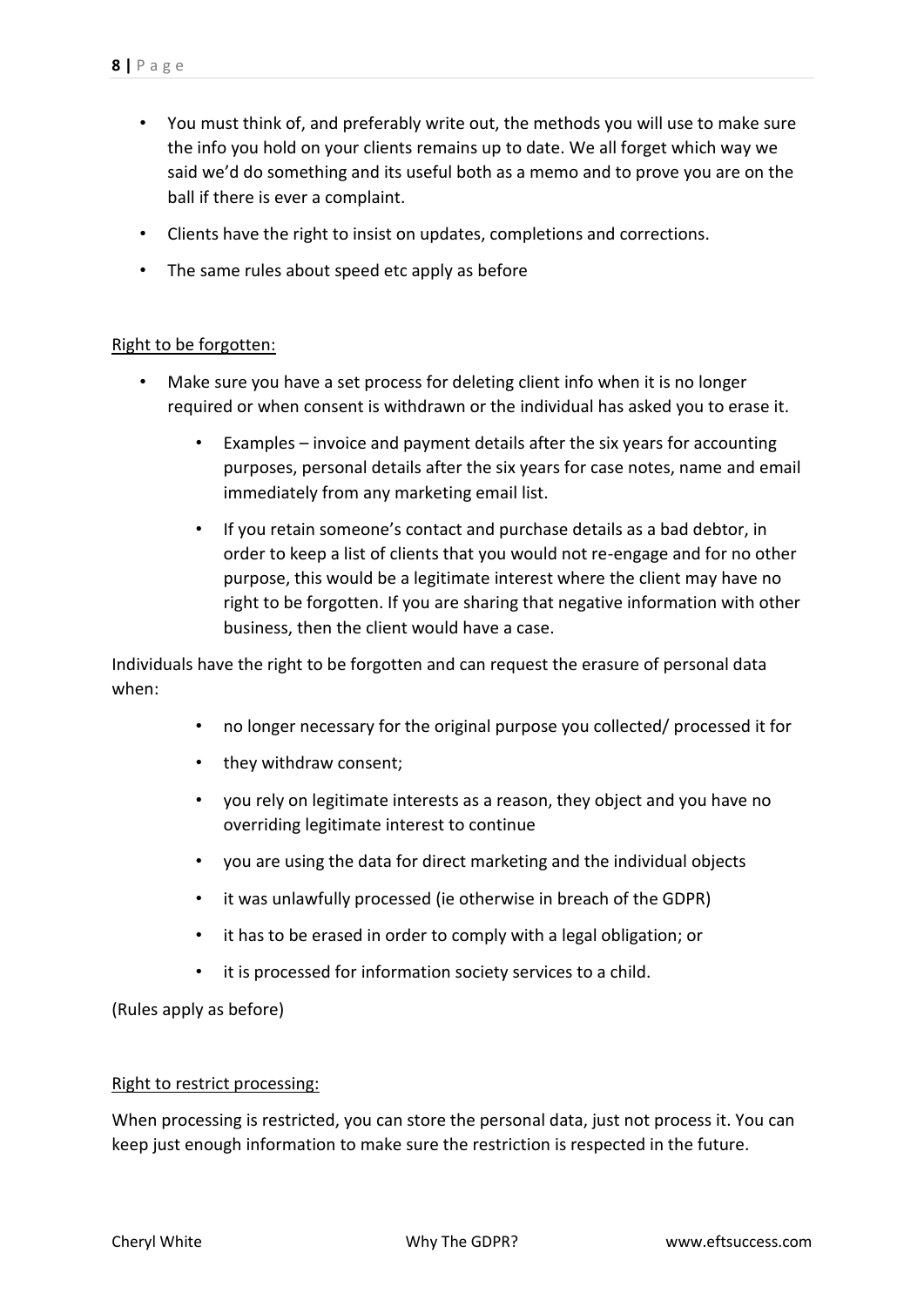As a matter of good practice, you should consider restricting (pausing) the processing of personal data anyway, if:

- Someone contests the accuracy of their data, until you have checked its right.
- Someone has objected to the processing (where it was necessary for the performance of a public interest task or purpose of legitimate interests), and you are considering whether your legitimate grounds override theirs.
- Processing is unlawful and the individual opposes erasure and requests restriction instead, so that you have a note on file to never do it again.
- You no longer need the personal data but the individual requires the data to be retained to allow them to establish, exercise or defend a legal claim.

# Right to data portability:

This doesn't really apply to us as 1:1 therapists because that part of our business is not automated.

If you are a phone company and someone wants to switch providers and take their account history and call history with them, you have to have a way to send the lot over safely as an encrypted csv file or similar, so it goes straight from computer to computer.

- The right to data portability only applies to:
	- personal data the individual gave you themselves
	- and that is based on their consent or for the performance of a contract
	- and the processing is carried out by automated means.

Usual rules apply

#### Right to object:

Sometimes people have a right to object depending on your purposes and lawful basis for using their data.

- People have an absolute right to object to processing (including profiling) for direct marketing and you must stop as soon as you receive the objection. There are no grounds to refuse.
- A person can object, based on their particular situation, to processing (including profiling) for:
	- your legitimate interests;
	- the performance of a task in the public interest; or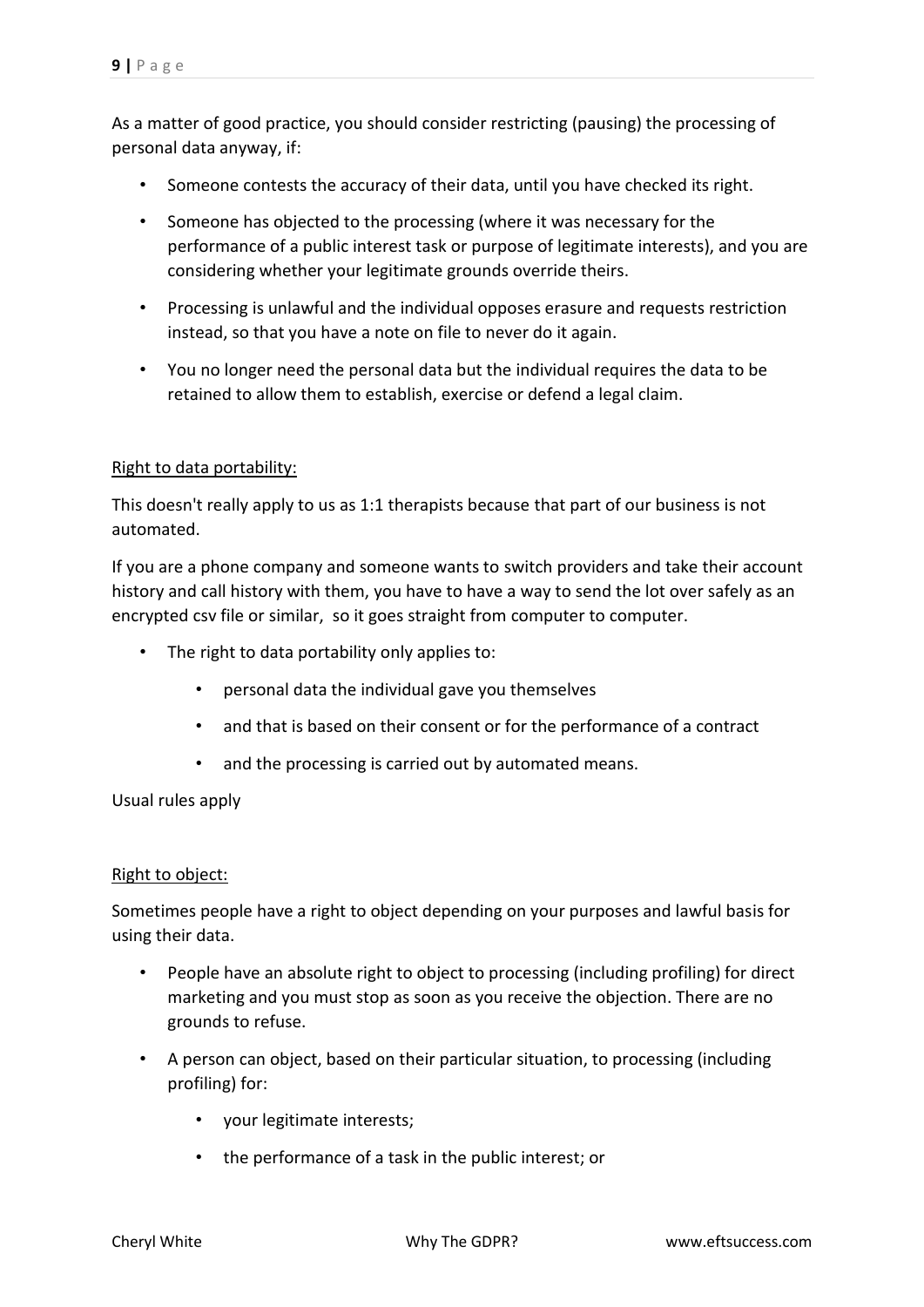- exercise of official authority.
- Then you must stop processing the personal data unless:
	- you have strong legitimate grounds for the processing, which override the interests, rights and freedoms of the individual; or
	- It is information you need to take to court as part of a legal wrangle.

The right to object is more restricted re: personal data used for scientific/historical research or statistics. If processing is necessary to perform a task in the public interest then there can be no objection.

# Right to speak to a human being:

- It is not okay to decide who someone is based on their online data. The only time you can 'profile' someone like this purely online without speaking to them is when:
	- It is for entering into or performance of a contract between you and the individual;
	- It is authorised by law (e.g. for preventing fraud or tax evasion); or
	- It is based on the person's explicit consent.
- Even then, you must give the person clear ways to:
	- Get human intervention
	- Express their point of view
	- Obtain an explanation of the decision and challenge it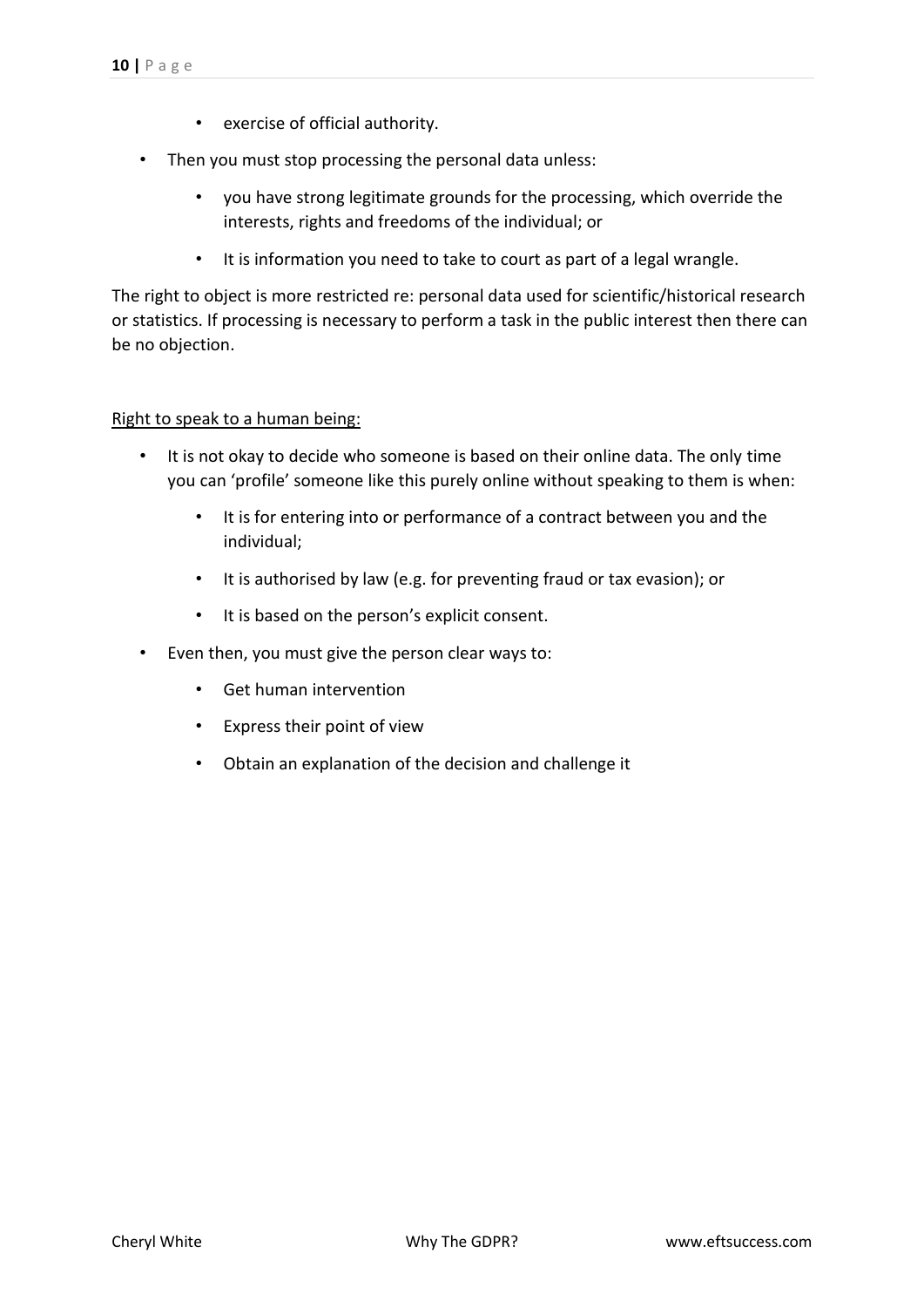# **Accountable and responsible**

#### Data Protection Policy

The GDPR requires you to show how you comply with the principles of the new law.

Creating a policy will help you address data protection in a consistent manner and demonstrate accountability under the GDPR. This can be a standalone policy statement, a one page reminder sheet addressed to yourself.

If you have staff you also need a way to check that the systems are working and the policy is being kept

# Contracts with processors (other people or businesses)

Whenever you use a processor (hire someone who is not staff to do the number crunching or to contact people on your behalf or to store the data or use it for profiling) unless there is a special legal act that applies, you need to have a written contract.

The contract is important so that both parties understand their responsibilities and liabilities.

The GDPR sets out what you need to be include in the contract.

You are directly liable for their compliance with the GDPR with respect to the client data that you have collected. You also need to be able to demonstrate that compliance for yourself and for your processors.

Failure may mean fines, penalties or legal proceedings.

You must only appoint processors who give 'sufficient guarantees' that the requirements of the GDPR will be met and the rights of data subjects protected.

Processors must only act on your documented instructions but they do have some direct responsibilities under the GDPR and they too can be liable to pay damages in legal proceedings, or be subject to fines or other penalties or 'corrective measures'.

#### Handling other information risks:

Watch out for information risks – keep a log, take counter steps

List how you protect data – e.g. virus checker, locked cabinet

Assess the impact on safety before using any new system or software.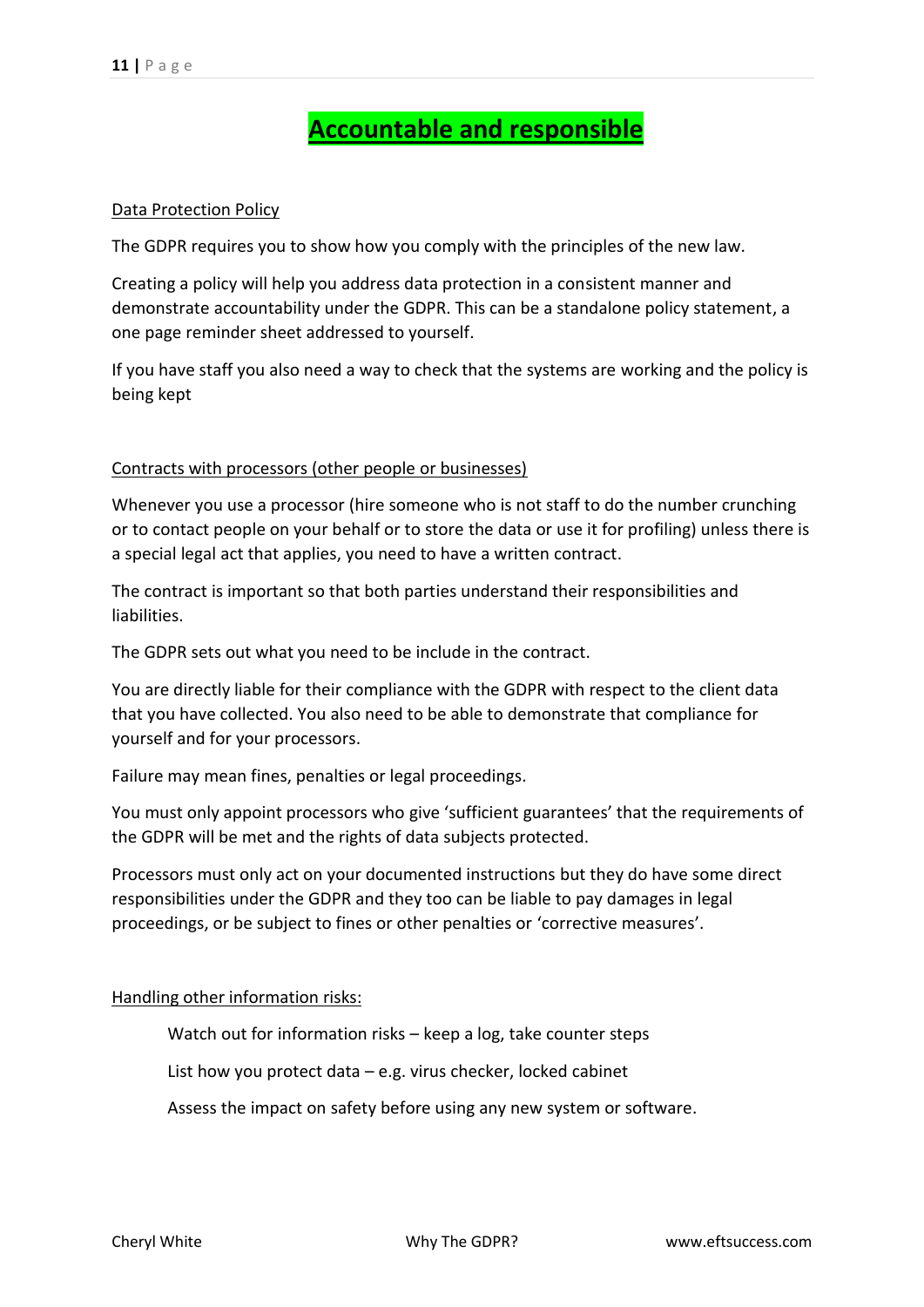# **Being Secure**

The great thing about GDPR is that is accepts that even the best systems are rarely watertight. For that reason it asks you to have steps in place against a time that something goes wrong.

# Information Security Policy

It is sensible to have an information security policy that includes things like keeping your computer's anti-virus and anti-malware software up to date – including when they run out and what they cost. These are legitimate business expenses.

Again this only has to be a one page document written for your own peace of mind and kept up to date.

#### When to report

If you hold someone else's personal data and somehow you destroy it, lose it, change it or share it, that is a breach.

You must keep records of when these accidents happen, this is also useful as proof that you are tightening up your systems. However you *only have to tell the ICO* if it is going to result in a risk to the rights and freedoms of the individual or individuals concerned.

Where a breach is likely to result in a high risk to the rights and freedoms of individuals, you must also notify those concerned directly and without undue delay.

#### International Processors

When you contract to use processors within the EU, as covered under 'Safe and secure', you have to have a contract with them and you have to stand as legally responsible and liable for what they do with your clients data.

You may only transfer personal data outside of the EU if you comply with the conditions for transfer set out in Chapter V of the GDPR.

This is where it finally gets really heavy. As micro businesses and responsible practitioners we are not going to be sharing any sensitive data – at most names and emails to an autoresponder such as Mailchimp or Aweber.

The most likely reason for being able to use non EU services like this will be 'Transfers subject to appropriate safeguards'. This is explained in Article 46 (in chapter V) of the GDPR here: <https://gdpr-info.eu/art-46-gdpr/>